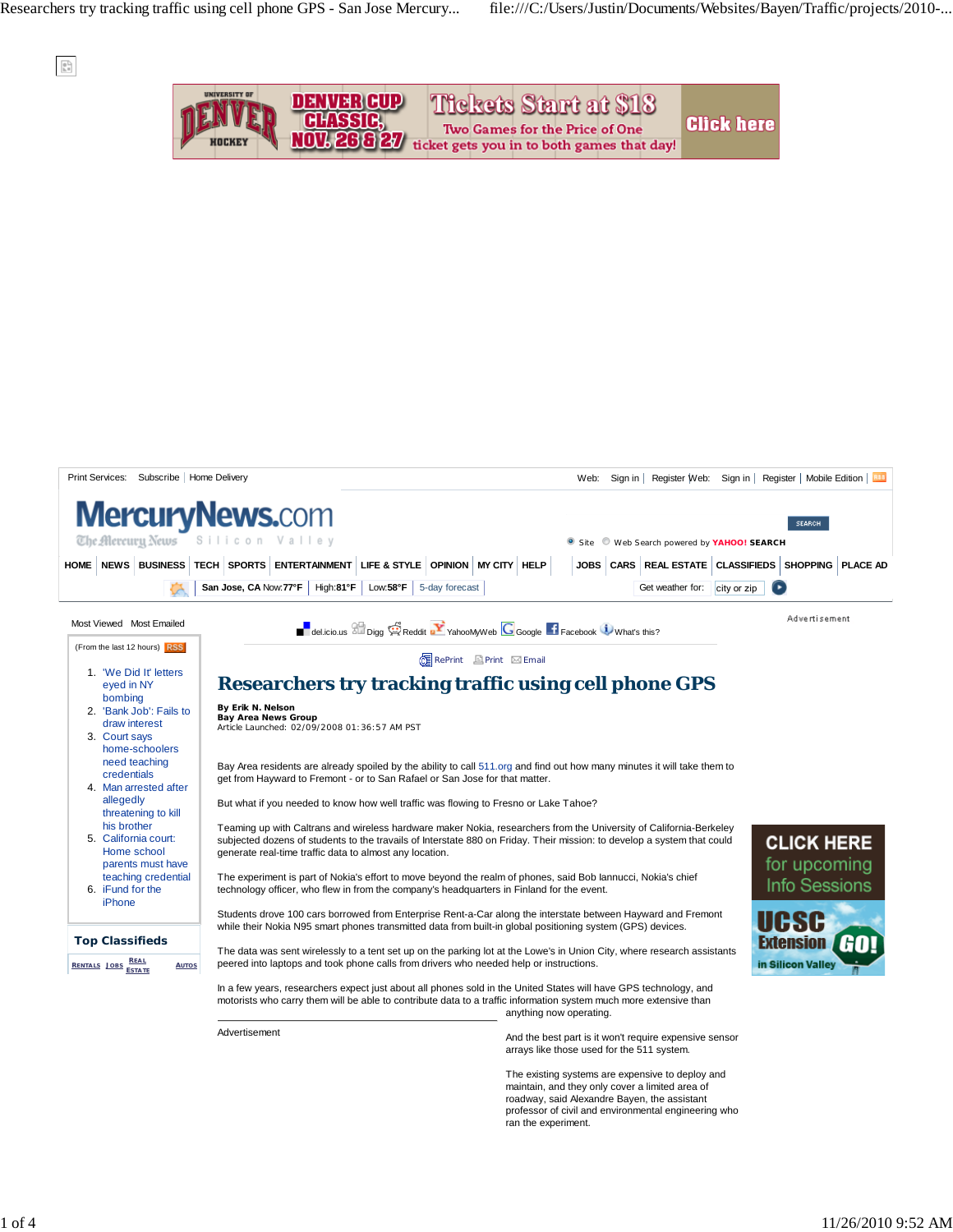



But the new phone system, like the 511 system, which relies on drivers' FasTrak transponders, raises serious issues of privacy, said Lauren Weinstein, founder of the Woodland Hills-based Privacy Forum.

"I'm not saying you shouldn't do something like this. I'm saying people need to be informed about what's done with the data," Weinstein said. "You need to ask if it's being collected and how long it is going to be archived."

Some motorists have been suspicious of how they might be tracked with FasTrak tags. Their suspicions were confirmed last June when records requested by MediaNews showed the Metropolitan Transportation Commission released FasTrak bridge-crossing records in civil court proceedings.

This same technology, Weinstein warned, could be used in the same way as red light cameras. Bayen agreed that privacy is paramount, saying that the new system would scramble the actual identification numbers of cell phones. Once a vehicle's progress was recorded, the information would be discarded.

From a privacy standpoint, the less information given, the better, he said. Cell phone users will have the option to turn off the service if they don't want to use it or don't want their data sent.

Even so, Weinstein said users of the system need to be informed that a judge's order could well force the purveyors of the traffic information to alter those protections and start collecting more specific data on wireless users.

*Contact Erik Nelson at enelson@bayareanewsgroup.com or (510) 208-6410.*

**CE** RePrint Print Email f Return to Top

## **Comments**

We are pleased to let readers post comments about an article. Please increase the credibility of your post by including your full name and city in the body of your comment. FAQ: Why the changes to article commenting? Why do I need to login? and more about commenting.

Recent Comments

Post Your Comment

## **Traffic**

Roadshow: Turn on Hwy. 87 meter lights Crash closes three lanes on Bay Bridge for an hour Gas prices set records in California; oil hits all-time Don't bank on BART-BofA plan high

Bay Bridge backed up after crash Big-rig crash Big-rig crash closes Highway 101 ramp at McKee Road in San Jose

Roadshow: Paying a price for saving time Santa Clara OKs Buck Shaw Stadium as Quakes' temporary home